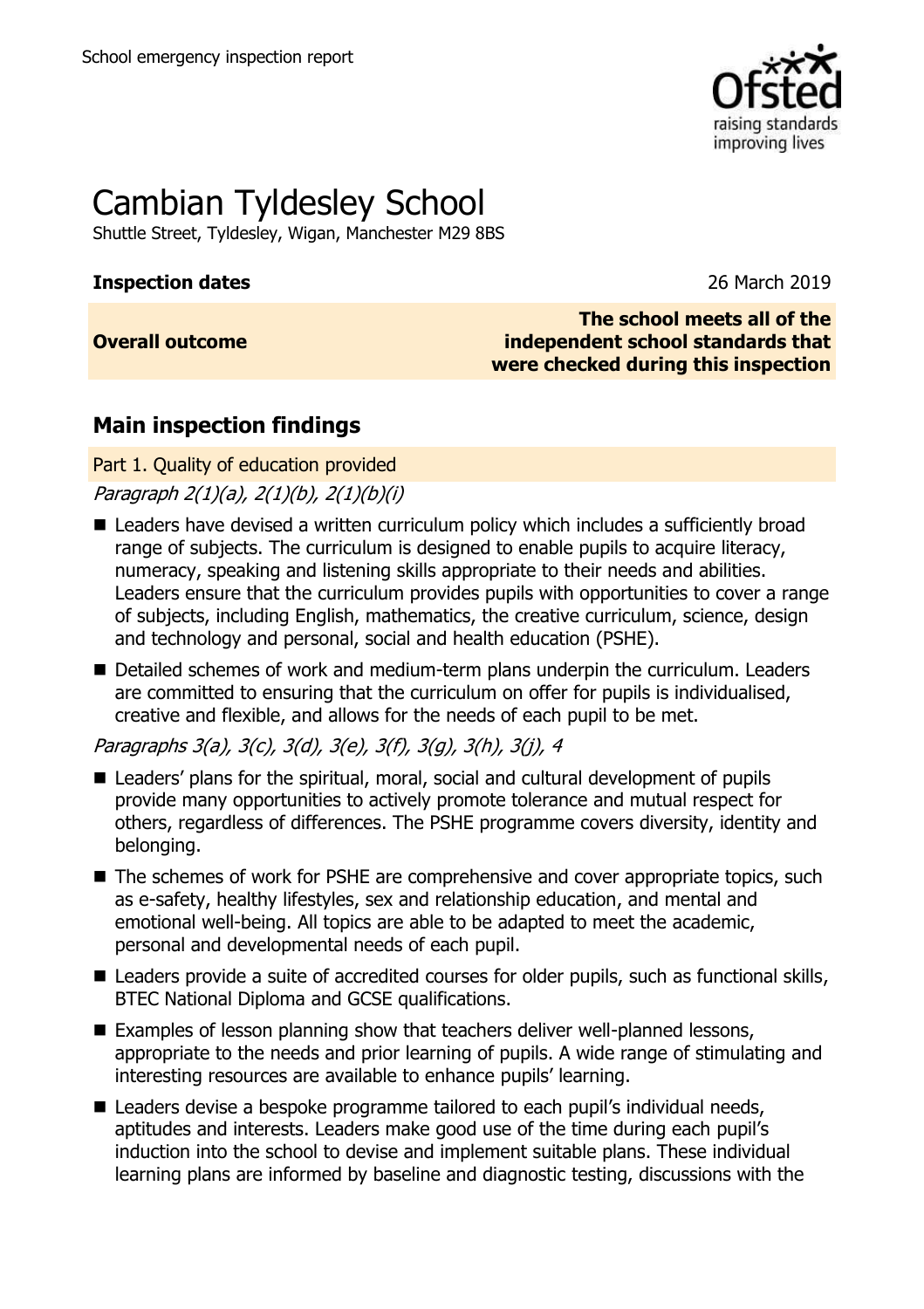

pupils and their parents and carers, and any other information available. For example, some current pupils study drama, dance and drumming.

- The assessment policy is detailed and clear. Pupils' progress towards individual targets is clearly tracked and evidenced. Leaders analyse this information to identify pupils not making expected progress and put interventions swiftly into place.
- School staff provide frequent updates to parents about pupils' progress. They make sure that parents are aware of any issues, as well as successes.
- The school does not discriminate against any pupil as set out in part 6 of the 2010 Equality Act. Staff and pupils told the inspector that everyone at this school is valued equally. They agree that no one is treated differently because of their faith, sexuality or gender.
- The standards which were checked in this part are met.

#### Part 3. Welfare, health and safety of pupils

#### Paragraph 7, 7(a), 7(b)

- All pupils attending this school are vulnerable. Leaders are aware of this and the subsequent need to ensure that the safeguarding of their pupils is of the highest priority.
- The school has a suitable safeguarding policy. This takes account of current statutory guidance. All staff receive comprehensive safeguarding training as part of their induction and at regular intervals through the year.
- The school's curriculum plans include opportunities for pupils to be taught about potential risks, including peer-on-peer abuse, knife crime and alcohol abuse. Pupils learn how to keep themselves safe and what to do if they are worried about anything.
- Leaders carry out routine checks to reassure themselves that pupils who attend alternative provision are well cared for and safe.
- The school publishes its safeguarding policy on its website. Moreover, all policies, including safeguarding, are made available to parents as hard copies, on request.
- Leaders carry out thorough checks to reassure themselves that all staff, coaches and volunteers are suitable to work with children. They are aware of their responsibilities to report any concerns about adults to the appropriate authorities.

Paragraph 9(a), 9(b), 9(c)

- The school has a suitable behaviour policy. This takes account of the needs of the pupils.
- Senior leaders ensure that all incidents are recorded and reported in line with the school's procedures. Leaders make sure that they keep a record of any sanctions imposed.
- Leaders adhere to the school's exclusion policy. They make sure that any exclusions issued are appropriate, given the behaviour and the individual pupil's needs. Leaders make sure that all exclusions are followed up by a reintegration meeting with the pupil and their parents. This meeting is used to reflect on the issues that led to the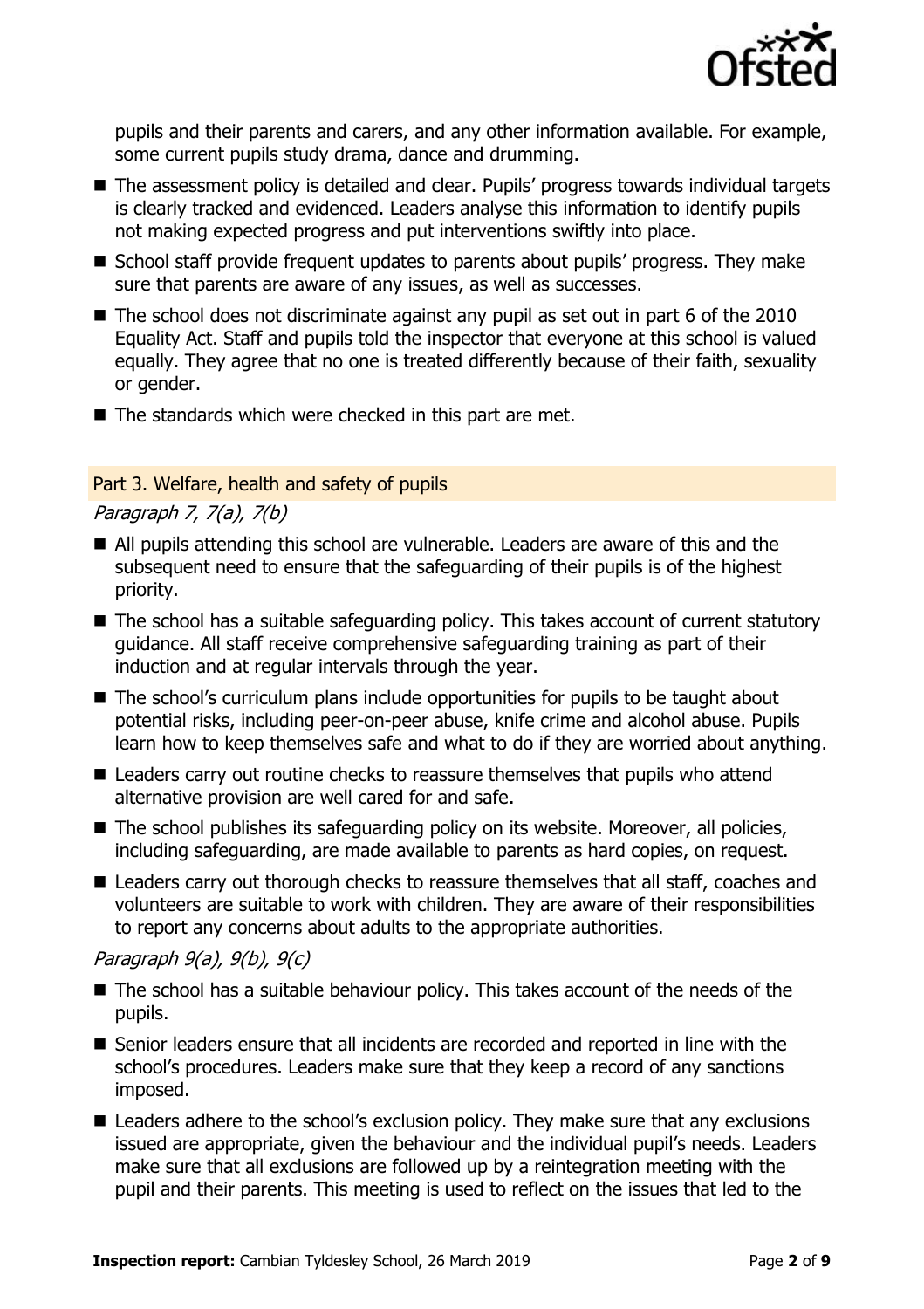

exclusion and support the pupil to make a success of their return to school.

- Senior leaders analyse information about incidents so that they can identify any emerging patterns and trends. Leaders make sure that they respond swiftly to any emerging issues.
- The proprietary group keeps a close eye on the frequency and severity of behaviour incidents. It offers suitable support and challenge to the leaders and staff to make sure that pupils improve their behaviour over the time they attend the school.
- Leaders make occasional use of part-time timetables for some pupils. Leaders make sure that there is a clear and justifiable rationale for implementing a part-time timetable. They ensure that parents are involved in the planning and review of these arrangements. These arrangements are time-limited and closely monitored, for example phased admission for pupils joining the school after long periods out of school.
- Most pupils make considerable improvements to their behaviour during their time at the school as a result of the support and help they receive from staff.
- Leaders ensure that they monitor the behaviour and attendance of those pupils who attend alternative provision closely.

#### Paragraph 10

- The school has an up-to-date anti-bullying policy, which sets out clearly the school's approach to dealing with any concerns.
- Staff vigilance, good relationships and clear messages to pupils mean that there have been few bullying incidents recently. Pupils are well informed about what bullying is and how to deal with it, including peer-on-peer abuse. Weekly one-to-one meetings between each pupil and their key worker provide a forum to discuss any concerns.

#### Paragraph 14

- There is sufficient staffing to ensure that pupils are closely supervised throughout the school day.
- $\blacksquare$  The headteacher has reviewed the arrangements for pupils arriving and leaving the school premises. She has put in place additional control measures to reduce further the risk of pupils absconding at these transition points in the school day.

#### Paragraph 16, 16(a), 16(b)

- The school's risk assessment policy is up to date. Risk assessments are used as working documents. They are regularly reviewed, amended and updated as appropriate. Relevant risks are identified, and appropriate control measures are put in place.
- Individual risk assessments for pupils are reviewed following any serious incident. Leaders ensure that suitable plans are put in place to reduce the risk of a similar incident occurring again.
- Staff have appropriate training, including in physical intervention, to manage pupils' challenging behaviours.
- The standards which were checked in this part are met.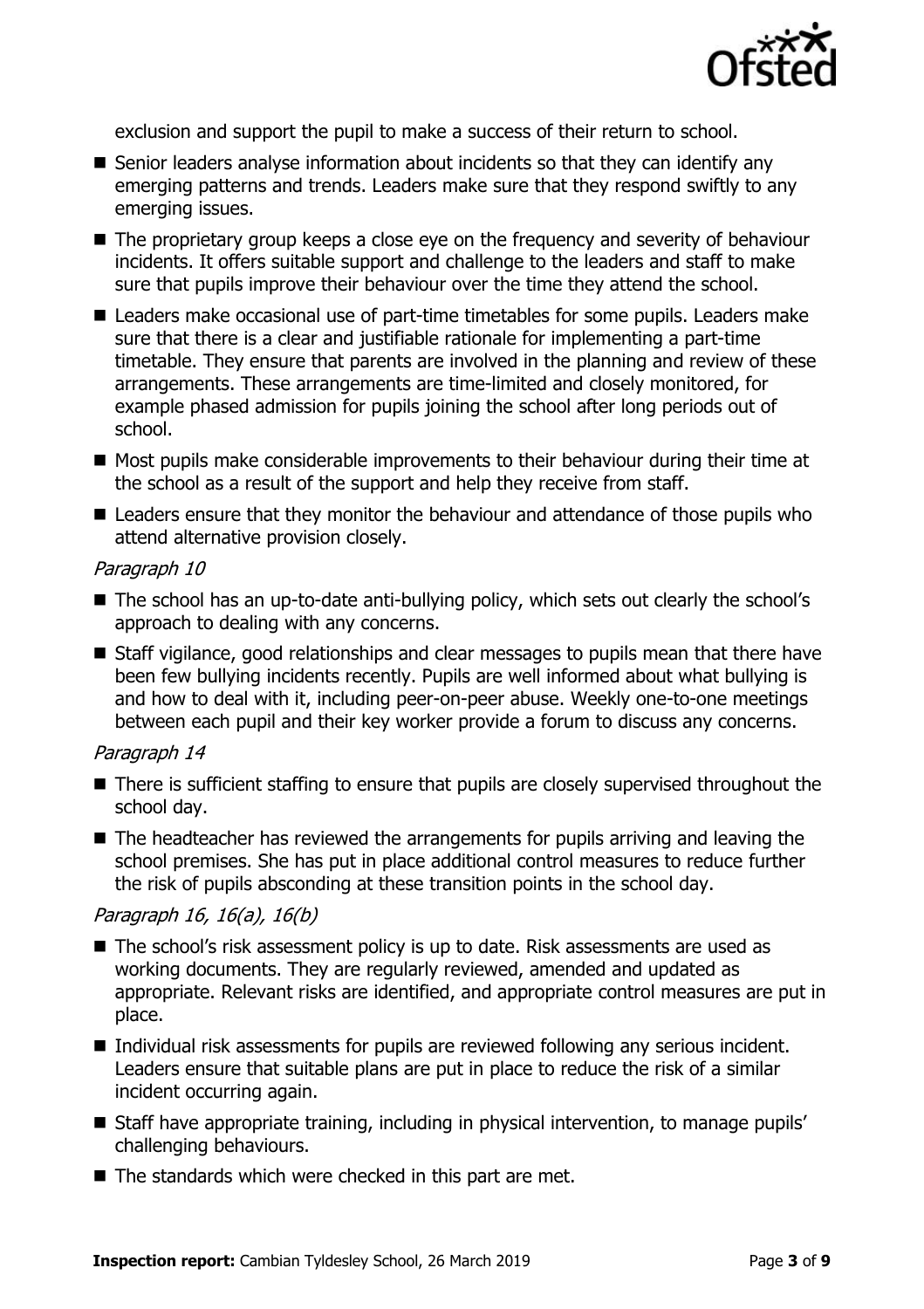

Part 8. Quality of leadership in and management of schools

Paragraph 34(1)(a), 34(1)(b), 34(1)(c)

- The headteacher, proprietary group and senior leaders demonstrate a good knowledge and understanding of the independent school standards. Plans are in place to ensure continuous developments and improvements to promote the continued behaviour and safety of all pupils.
- Policies and procedures for safeguarding and health and safety are appropriate for the age range and needs of pupils at the school. Due to the vulnerable nature of pupils, leaders focus on the individual needs of pupils and all aspects of safeguarding have a high priority. Staff ensure that pupils are closely supervised. Leaders actively promote the well-being and safety of pupils.
- The standards which were checked in this part are met.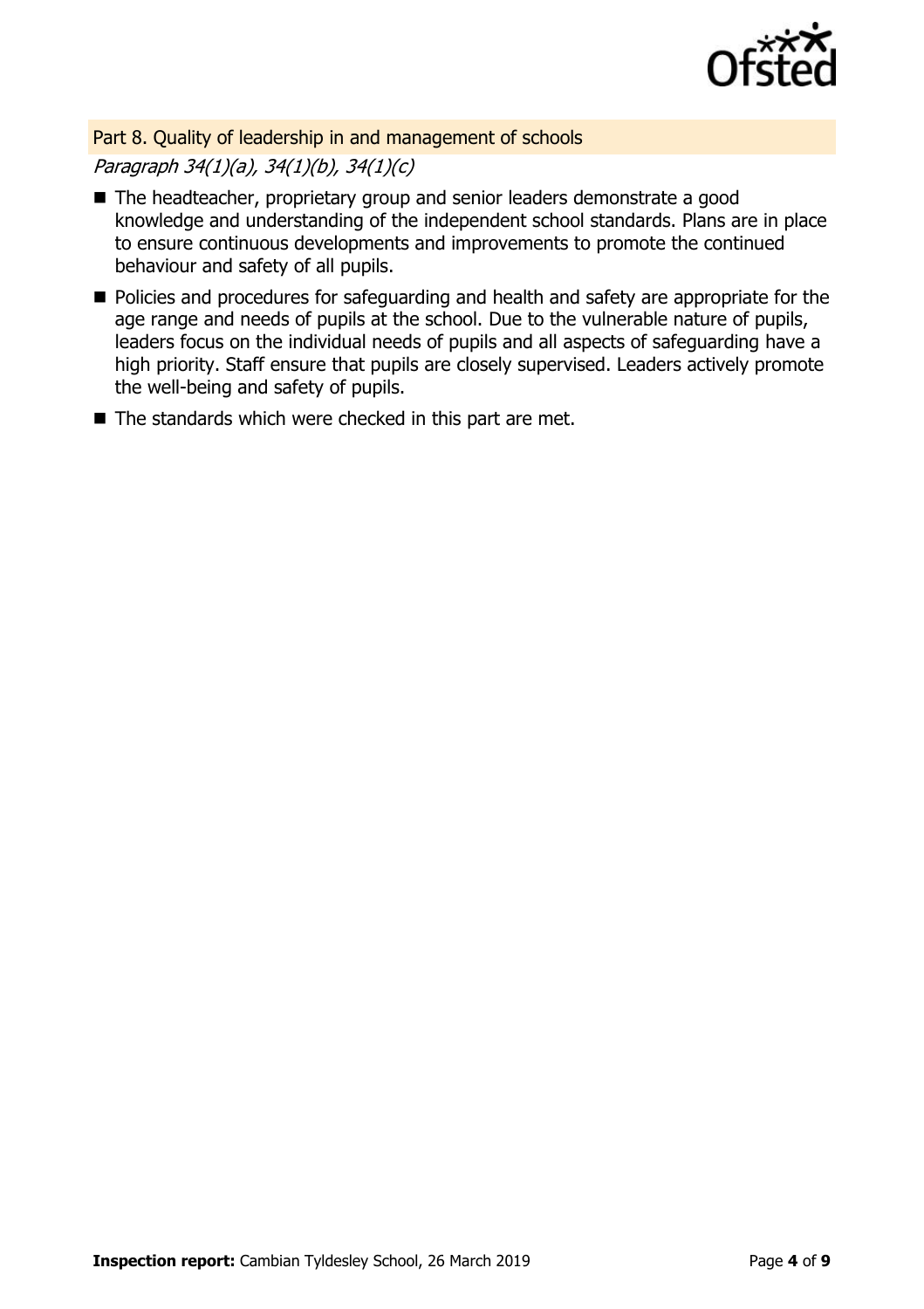

## **Compliance with regulatory requirements**

The school meets the requirements of the schedule to the Education (Independent School Standards) Regulations 2014 ('the independent school standards') and associated requirements that were checked during this inspection. Not all of the standards and associated requirements were checked during this inspection.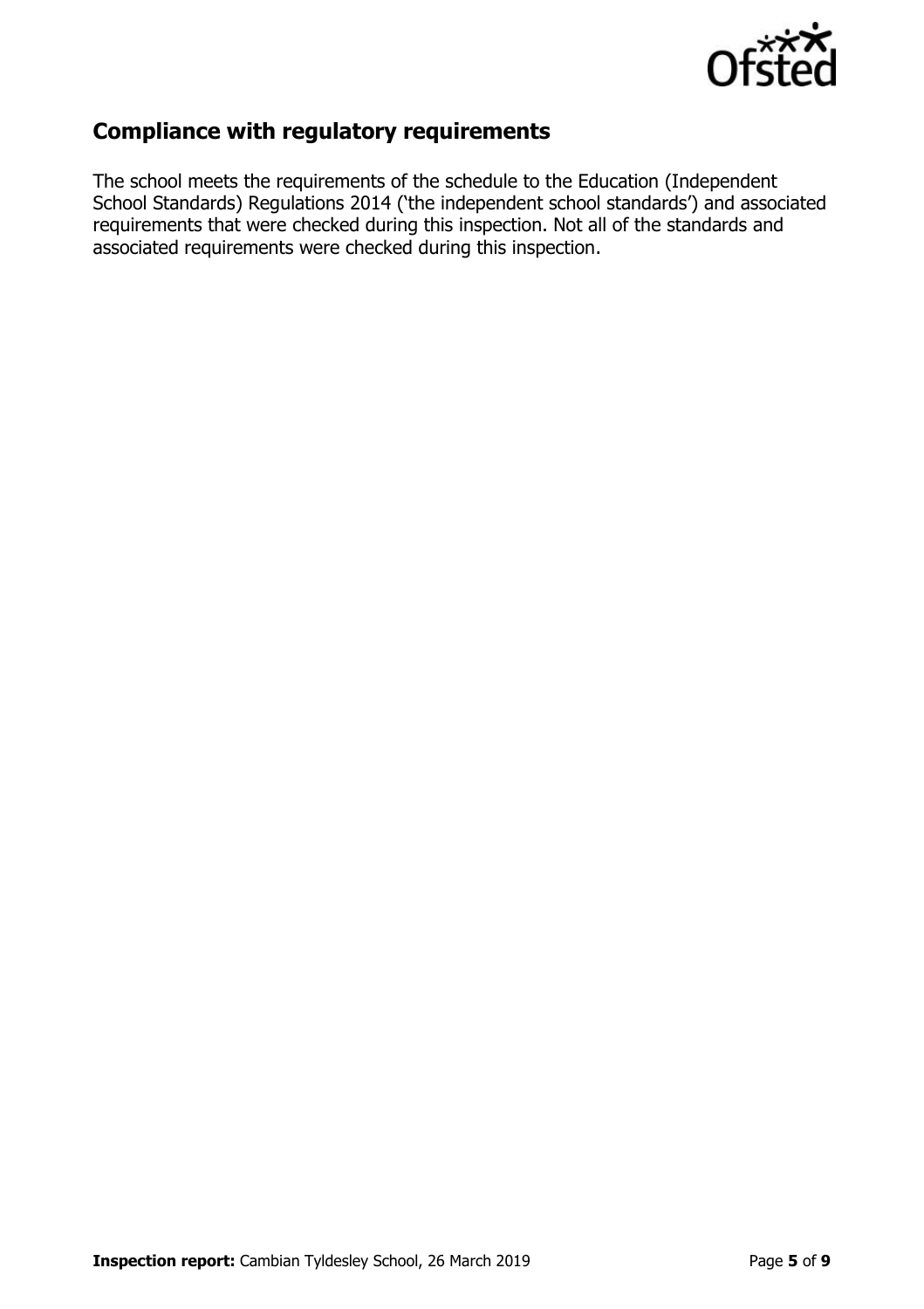

## **School details**

| Unique reference number | 135557   |
|-------------------------|----------|
| DfE registration number | 359/6009 |
| Inspection number       | 10100726 |

This inspection was carried out under section 109(1) and (2) of the Education and Skills Act 2008, the purpose of which is to advise the Secretary of State for Education about the school's suitability for continued registration as an independent school.

| Type of school                       | Other independent special school |
|--------------------------------------|----------------------------------|
| <b>School status</b>                 | Independent school               |
| Age range of pupils                  | 11 to 19                         |
| Gender of pupils                     | Mixed                            |
| Gender of pupils in the sixth form   | Mixed                            |
| Number of pupils on the school roll  | 27                               |
| Number of part-time pupils           | 0                                |
| Proprietor                           | Cambian Group                    |
| Chair                                | <b>Anne Marie Carrie</b>         |
| Headteacher                          | <b>Vicky Heaton</b>              |
| Annual fees (day pupils)             | £41,500                          |
| Telephone number                     | 01942 877 660                    |
| Website                              | www.cambiangroup.com             |
| Email address                        | education@cambiangroup.com       |
| Date of previous standard inspection | 6-8 November 2018                |

### **Information about this school**

- Cambian Tyldesley School is registered as an independent special school for 34 boys and girls, aged from 11 to 19, who have social, emotional and mental health difficulties. Very small numbers of pupils have attended the school in the sixth form.
- The school was inspected in November 2018, when all the independent school standards were met.
- The number of pupils on roll has increased since the previous inspection.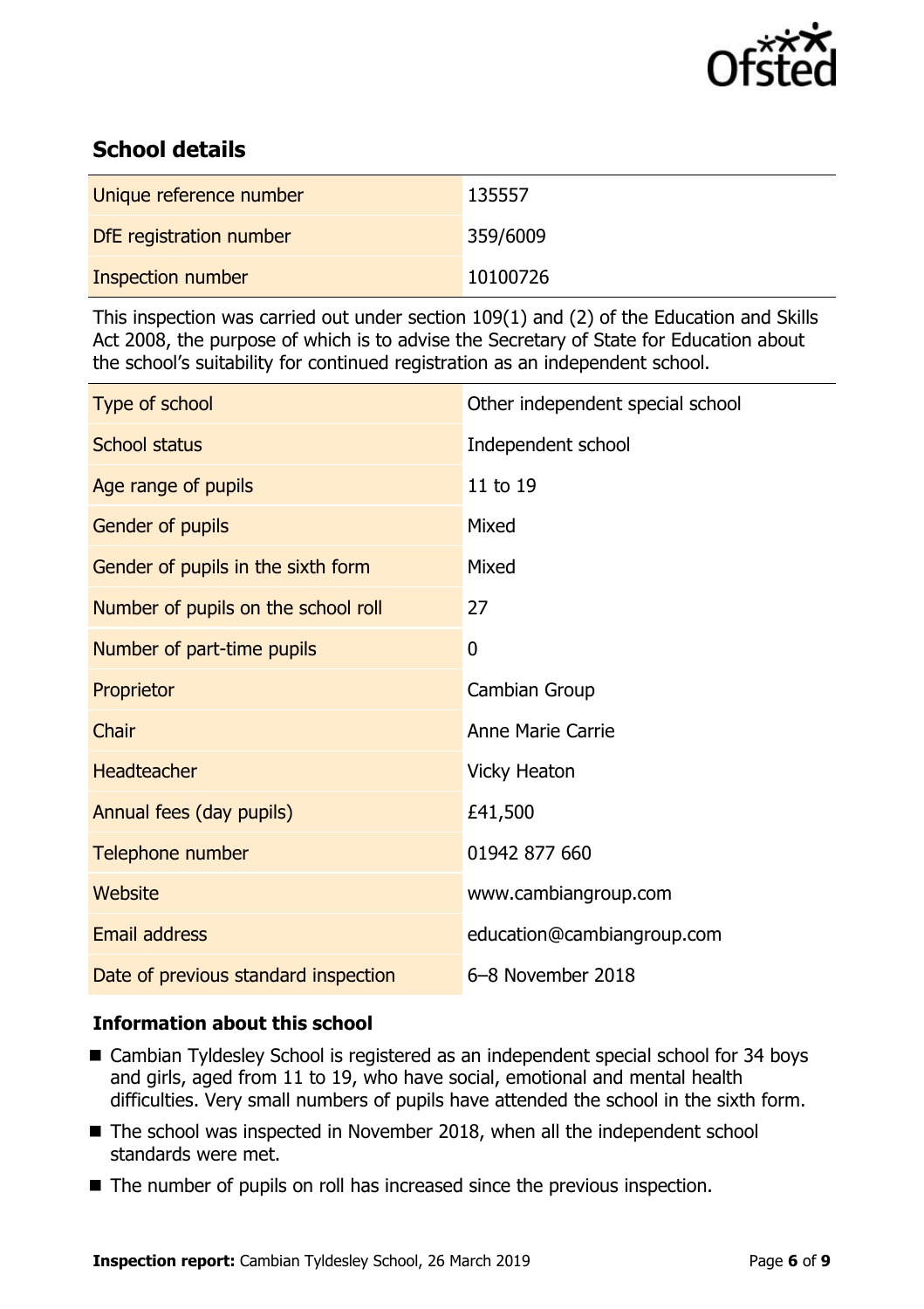

- Nearly all pupils are placed at the school by local authorities and have an education, health and care plan for their social, emotional and mental health difficulties.
- The school aims to 'develop a culture of high expectation where all pupils are encouraged to develop academically, emotionally and socially'.
- The school uses two alternative providers to enrich the opportunities for pupils: Red Box Training, Bolton and Apple Cast North West, Wigan.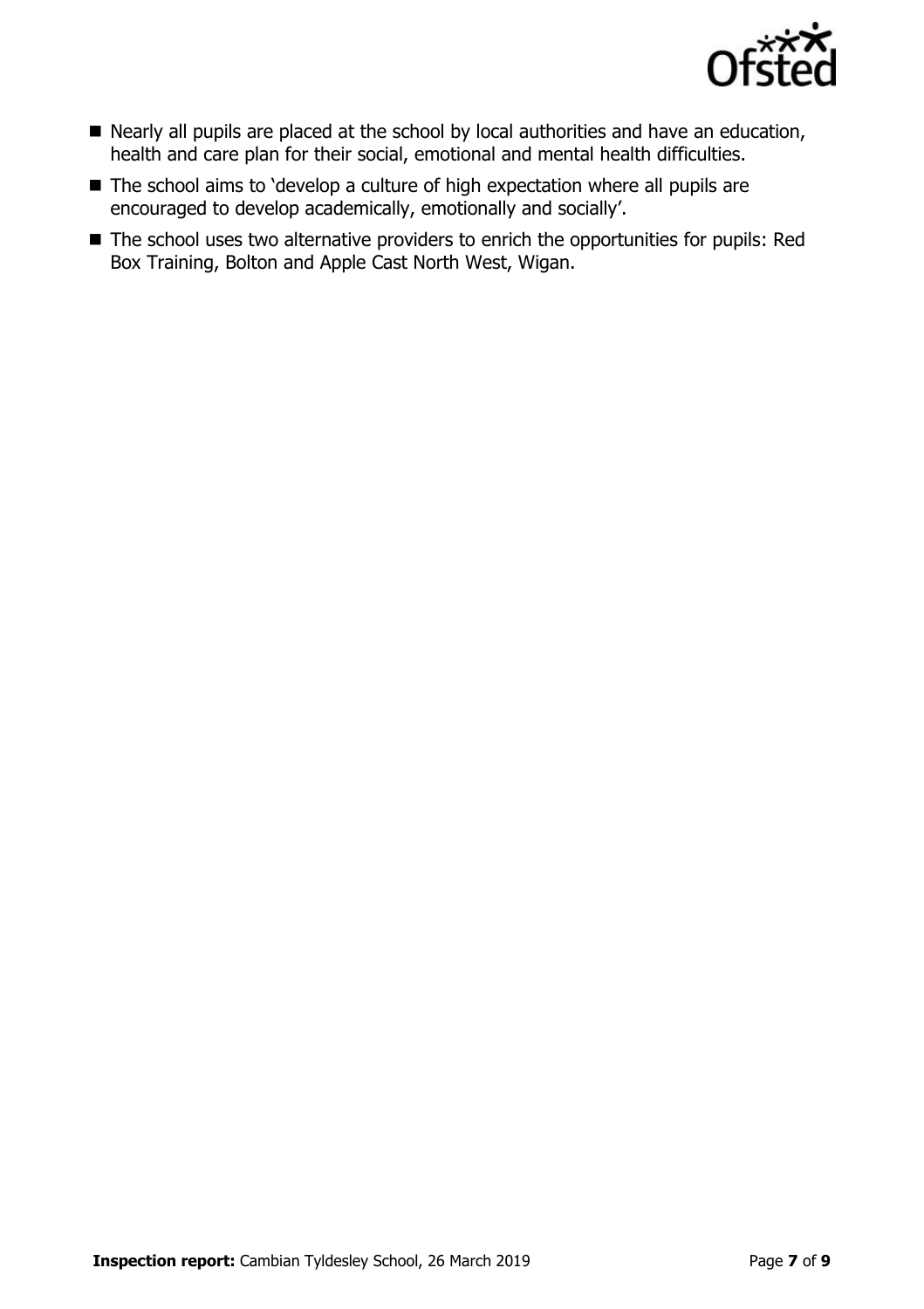

## **Information about this inspection**

- This emergency inspection was carried out at the request of the registration authority for independent schools. The inspection was carried out because of concerns about the behaviour and safety of pupils at the school. These concerns were triggered by complaints regarding pupils' behaviour. This inspection was unannounced, which means that the inspector arrived at the school without previously notifying the school.
- The inspector met with the headteacher and senior leaders. The inspector also spoke with a representative of the proprietary group.
- $\blacksquare$  The inspector spoke with a group of staff, a parent and a pupil. The inspector also spoke to the local area designated officer for Wigan.
- The inspector toured the school, accompanied by the headteacher.
- The inspector scrutinised available documents to check whether the school meets the relevant independent school standards and their requirements. These included the school's curriculum plans, safeguarding policy and other policies concerning health and safety.
- The inspector scrutinised samples of pupils' work, timetables, learning and behaviour plans.
- The inspector also reviewed the school's website, which contains the required information in relation to the standards checked.

#### **Inspection team**

| Pippa Jackson Maitland, lead inspector | Her Majesty's Inspector |
|----------------------------------------|-------------------------|
|----------------------------------------|-------------------------|